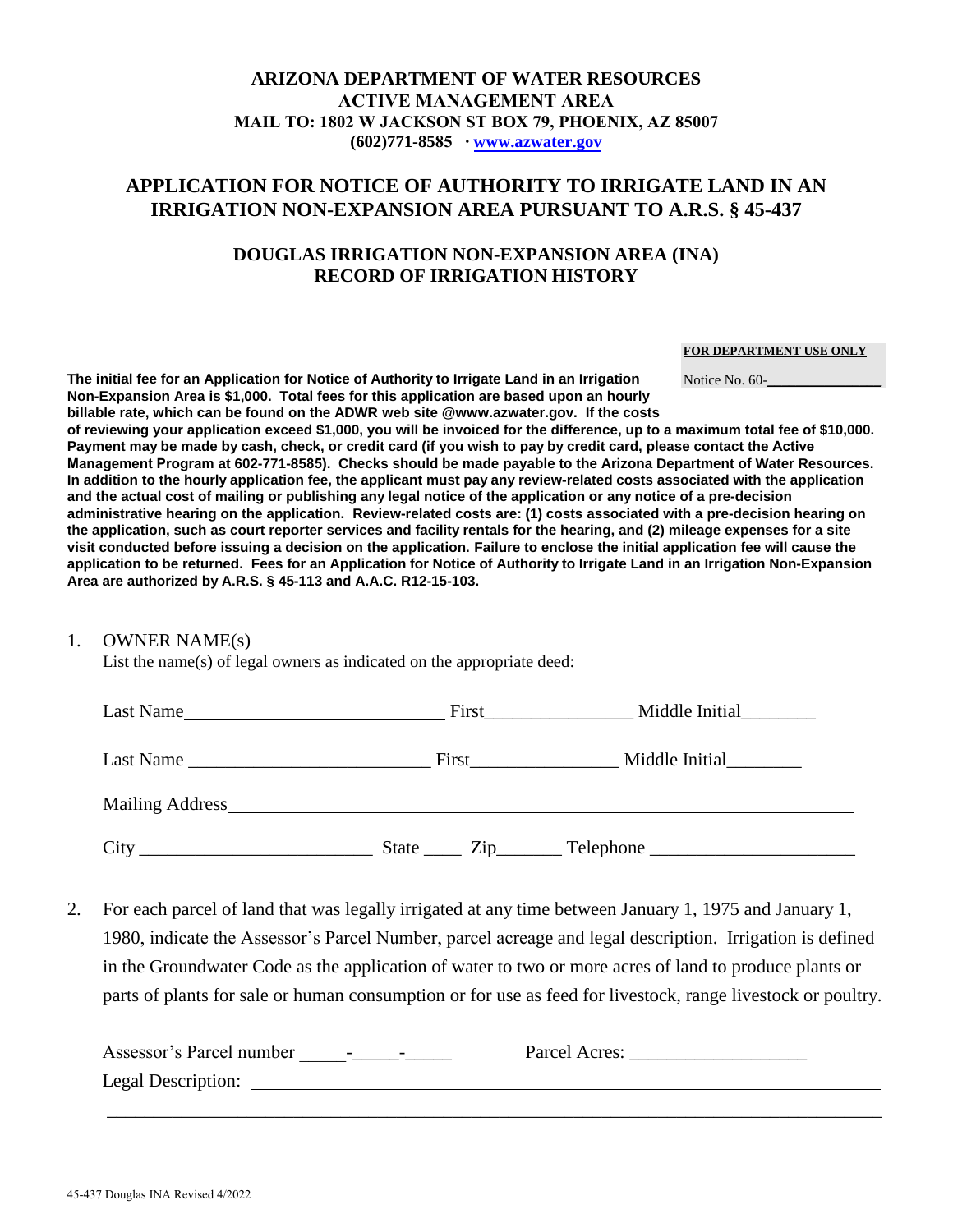| Assessor's Parcel number<br>$\sim$<br>$\overline{\phantom{0}}$ | Parcel Acres: |
|----------------------------------------------------------------|---------------|
| Legal Description:                                             |               |
|                                                                |               |

(Use additional sheet if necessary.)

- 3. Indicate the number of acres irrigated on the land described above in Item No. 2 during the period January 1, 1975 to January 1, 1980: \_\_\_\_\_\_\_\_\_\_\_\_\_\_\_\_\_\_\_
- 4. Describe the location of each private well used to irrigate the land. Indicate the well registration number and as accurately as possible the year the well was drilled. In addition, please indicate whether or not you own the well(s).

| DWR Well   | 10 acre       | 40 acre       | 160 ac        | Section | Township | Range | Year    | Owned by you? $(Y/N)$ |
|------------|---------------|---------------|---------------|---------|----------|-------|---------|-----------------------|
| Regist. No | $\frac{1}{4}$ | $\frac{1}{4}$ | $\frac{1}{4}$ |         |          |       | Drilled |                       |
| $55 -$     |               |               |               |         |          |       |         |                       |
| $55 -$     |               |               |               |         |          |       |         |                       |
| $55 -$     |               |               |               |         |          |       |         |                       |
| $55 -$     |               |               |               |         |          |       |         |                       |
| $55 -$     |               |               |               |         |          |       |         |                       |

- 5. Are approved measuring devices installed on the well(s) in Item 4? Yes No If so, please indicate measuring device type.
- 6. Is the land served by an Irrigation District or Agricultural Improvement Districts? \_\_\_Yes \_\_\_No Is so, give name of District.  $\frac{1}{\sqrt{2\pi}}$

7. Is groundwater the sole source of water for irrigation? Yes No

- 8. If other sources are utilized, please indicate what they are: i.e. surface water, effluent, etc.
- 9. On the attached grid, draw a map of the irrigated land as described in Item 2 and indicate the location of the wells described in Item 4.

**I** (we), **hereby affirm that all information provided in this application is (Print Name)** 

**true and correct to the best of my/our knowledge and belief.** 

**Signature of Applicant(s)** Date